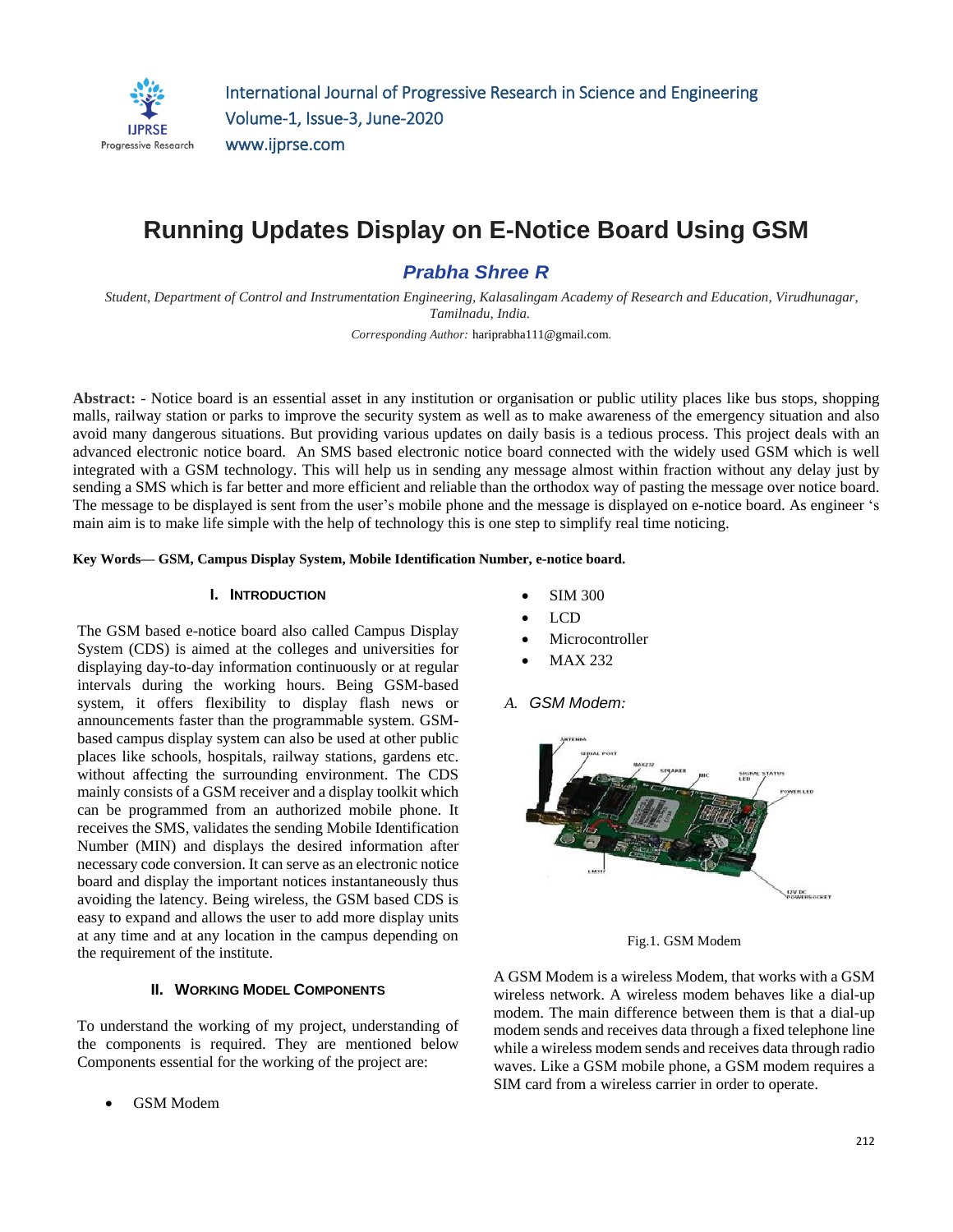

## *B. SIM 300:*

SIM300 is a Tri-band GSM/GPRS engine that works on frequencies EGSM 900 MHz, DCS 1800 MHz and PCS1900 MHz. SIM300 provides GPRS multi-slot class 10 capability and support the GPRS coding schemes CS-1, CS-2, CS-3 and CS-4. SIM300 can fit almost all the space requirement in your application, such as Smart phone, PDA phone and other mobile device

#### *C. LCD Display:*



Fig.2. LCD Display

One of the most common devices attached to an 8051 is an LCD display. Some of the most common LCDs connected to the 8051 are 16x2 and 20x2 displays. This means 16 characters per line by 2 lines and 20 characters per line by 2 lines, respectively. In recent years the LCD is finding widespread use replacing LED"s.

This is due to the following reasons:

- Declining prices
- Ability to display numbers, characters and graphics.
- Incorporation of a refreshing controller into the LCD.
- Ease of programming

#### *D. Microcontroller:*

Microcontroller is a small computer on a single integrated circuit containing processor core, memory and programmable i/o peripherals. We have used microcontroller ARM7 LPC2148 Programmed in assembly language.

ARM, Previously Advanced RISC Machine Originally Acorn RISC Machine is a family of reduced instruction set computing(RISC) for computer processor, configured for various environment. ARM7 is used as a main controller which is used to control, monitor and convey information between sub units connected to entire proposed system. ARM powered by a regulated supply from main supply of 230volts ac.

#### *E. MAX 232:*

It is use for GSM, GPS, Microcontroller to communicate serially.



#### **III.** SYSTEM DEVELOPMENT

Fig.3. Block Diagram of Display Management system

Here GSM300 is used as a trans receiver section to ARM 7. It can be connected via MAX 232 or directly to the ARM 7. The function of GSM is to receive message to be displayed on notice board, received from authorized person only. As shown in the figure LCD is used to display message received from GSM technology. Here the authorized person can send message through any GSM device to notice board. The message was then sent to the SIM card in the GSM Modem.AS the message got to the GSM Modem, then immediately updated on the screen of the display board.

This message keeps scrolling on the display board until a new message is arrived by the MODEM.



Fig.4. Hard ware working module